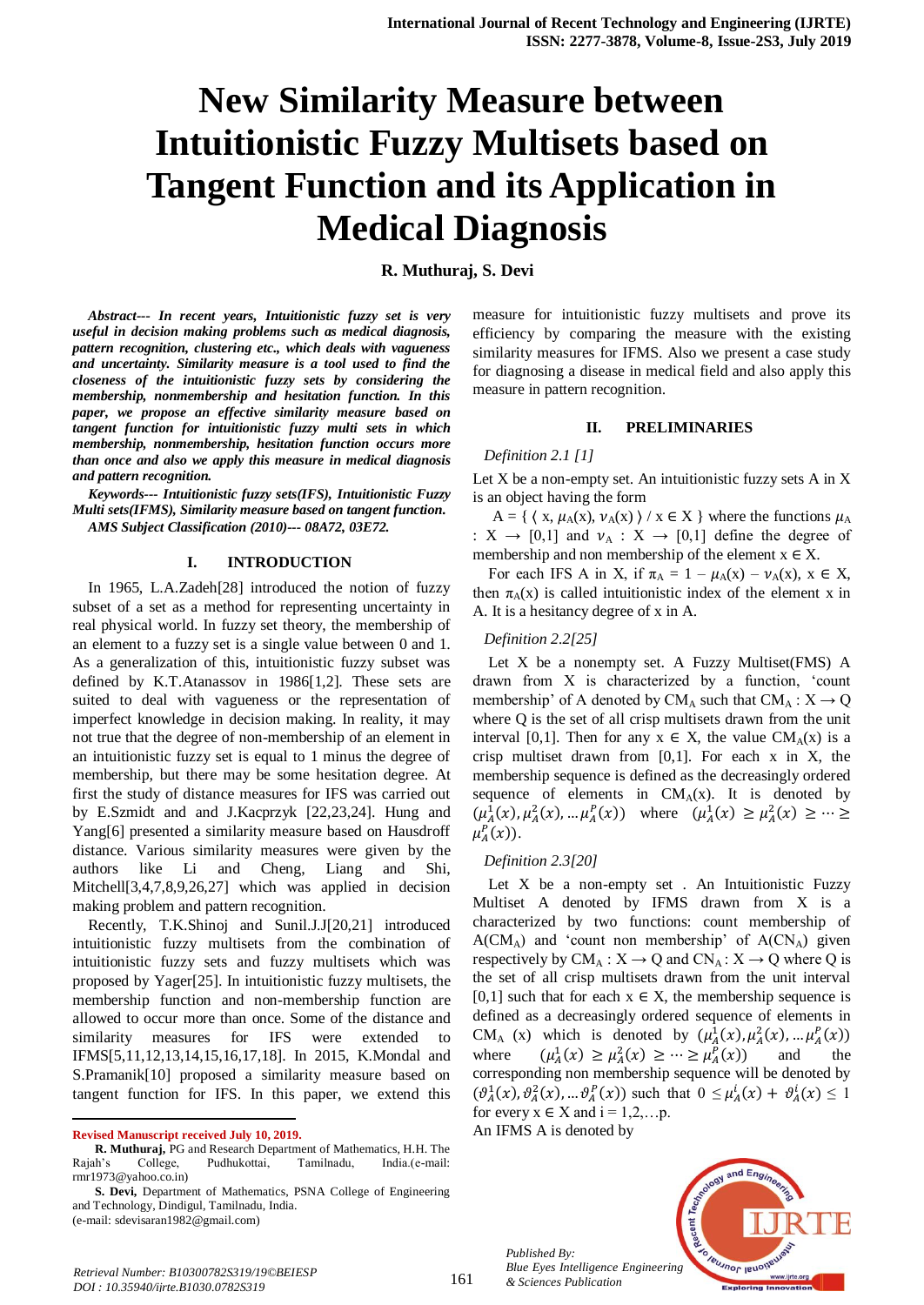#### **NEW SIMILARITY MEASURE BETWEEN INTUITIONISTIC FUZZY MULTISETS BASED ON TANGENT FUNCTION AND ITS APPLICATION IN MEDICAL DIAGNOSIS**

A = { ( x:  
\n
$$
(\mu_A^1(x), \mu_A^2(x), ..., \mu_A^P(x)), (\vartheta_A^1(x), \vartheta_A^2(x), ..., \vartheta_A^P(x)) ) : x \in X }
$$
.

## *Definition 2.4[21]*

The length of an element x in an IFMS A is defined as the cardinality of CM<sub>A</sub>(x) or CN<sub>A</sub>(x) for which  $0 \leq \mu_A^j$ 

 $\vartheta_A^j(x) \le 1$  and it is denoted by L(x : A). That is

 $L(x : A) = \vert CM_A(x) \vert = \vert CN_A(x) \vert$ 

*Definition 2.5[21]*

If A and B are IFMS drawn from X then  $L(x : A,B)$  =  $Max{L(x : A), L(x : B)}$ . Alternatively we use  $L(x)$  for  $L(x : A)$ A, B).

## *Definition 2.6[7]*

A real-valued function S : IFS(X) x IFS(X)  $\rightarrow$  [0,1] is called a similarity measure on  $IFS(X)$ , if it satisfies the axiomatic requirements:

- 1.  $0 \le S(A,B) \le 1$
- 2.  $S(A,B) = 1$  if and only if  $A = B$
- 3.  $S(A,B) = S(B,A)$
- 4.  $S(A,C) \leq S(A,B)$  and  $S(A,C) \leq S(B,C)$  if  $A \subseteq B \subseteq$  $C_{\cdot}$

*Definition 2.7[11]*

The similarity measure based on Hausdroff distance for IFMS is

$$
S_H(A,B) = \frac{1}{\eta} \sum_{j=1}^{\eta} \left[ 1 - \frac{1}{n} \sum_{i=1}^{n} \max\left( \left| \mu_A^j(x_i) - \mu B_j^j x_i \right|, \vartheta_B^j x_i \right) \right]
$$

*Definition 2.8[13]*

Cotangent similarity measure for IFMS is

$$
\frac{1}{\eta} \sum_{j=1}^{\eta} \left[ \frac{1}{n} \sum_{i=1}^{n} \cot \left( \frac{\pi + \pi \left( \left| \mu_A^j(x_i) - \mu_B^j(x_i) \right| \vee \left| \vartheta_A^j(x_i) - \vartheta_B^j(x_i) \right| \right)}{4} \right) \right]
$$

*Definition 2.9[15]*

The similarity measure based on Normalized Hamming distance [15] is

 $\text{Sim}(A, B) = \frac{N_D^*(B)}{N^*(B)}$  $N_D^*$ Where  $N_D^*(A, B) = \frac{1}{n}$  $\frac{1}{\eta} \sum_{j=1}^{\eta} \frac{1}{2n}$  $\int_{j=1}^{\eta} \frac{1}{2n} \sum_{i=1}^{n} (|\mu_A^j(x_i) - \mu_B^j(x_i)|)$ j *∂Ajxi*− ∂Bjxi)

## *Definition 2.10[19]*

The correlation similarity measure for IFMS[19] is

$$
\rho_{IFMS} = \frac{C_{IFMS}(A, B)}{\sqrt{C_{IFMS}(A, A) * C_{IFMS}(B, B)}}
$$

$$
C_{IFMS}(A, B) = \frac{1}{\eta} \sum_{j=1}^{\eta} \{ \sum_{i=1}^{n} (\mu_{A}^{j}(x_{i}) \mu_{B}^{j}(x_{i}))
$$

j

where  $\vartheta$ Ajxi $\vartheta$ Bjxi),

 $C_{IFMS}(A, A) = \frac{1}{n}$  $\frac{1}{\eta} \sum_{j=1}^{\eta} {\sum_{i=1}^{n} (\mu_A^j(x_i) \mu_A^j(x_i))}$ j  $\partial A$ jxi $\partial A$ jxi) CIFMSB,B= 1 $\eta$  j=1 $\eta$ i=1 $n$ (  $\mu$ Bjxi $\mu$ Bjxi+ **θΒ**jxiθΒjxi)

*Definition 2.11[16]* Cosine similarity measure for IFMS[16] is  $C<sub>IFM</sub>(A,B) =$ 

$$
\frac{1}{\eta} \sum_{j=1}^{\eta} \left\{ \frac{1}{n} \sum_{i=1}^{n} \frac{\mu_A^j(x_i) \mu_B^j(x_i) + \vartheta_A^j(x_i) \vartheta_B^j(x_i)}{\sqrt{\mu_A^j(x_i)^2 + \vartheta_A^j(x_i)^2} \sqrt{\mu_B^j(x_i)^2 + \vartheta_B^j(x_i)^2}} \right\}
$$

*Definition 2.12[10]*

The tangent similarity measure between two IFS P and Q can be presented as

$$
T_{\text{IFS}}(P,Q) =
$$
  
\n
$$
\frac{1}{n} \sum_{i=1}^{n} \left[ 1 - \tan \left( \frac{\pi (\left| \mu_P(x_i) - \mu_Q(x_i) \right| + \left| \nu_P(x_i) - \nu_Q(x_i) \right| + \left| \xi_P(x_i) - \xi_Q(x_i) \right| \right)}{12} \right) \right]
$$

#### **III. PROPOSED SIMILARITY MEASURE FOR INTUITIONISTIC FUZZY MULTISETS**

#### *Definition 3.1*

The new similarity measure for IFMS based on tangent function with two parameters membership and nonmembership function is  $(AB) =$ 

$$
\frac{1}{\eta} \sum_{j=1}^{\eta} \left[ 1 - \frac{1}{n} \sum_{i=1}^{n} \left( 1 - \frac{1}{n} \sum_{i=1}^{n} \tan \left( \frac{\pi (\left| \mu_A^j(x_i) - \mu_B^j(x_i) \right| + \left| \vartheta_A^j(x_i) - \vartheta_B^j(x_i) \right|)}{12} \right) \right) \right]
$$

The new similarity measure for IFMS based on tangent function with three parameters membership, nonmembership and hesitation function is

$$
T_{IFMS}(A,B) =
$$
\n
$$
\frac{1}{\eta} \sum_{j=1}^{\eta} \left[ 1 - \frac{1}{n} \sum_{i=1}^{n} \left[ \tan \left( \frac{\pi (\left| \mu_A^j(x_i) - \mu_B^j(x_i) \right| + \left| \vartheta_A^j(x_i) - \vartheta_B^j(x_i) \right| + \left| \varPi_A^j(x_i) - \varPi_B^j(x_i) \right| \right)}{12} \right) \right]
$$

*Preposition 3.2*

The defined new similarity measure  $T_{MFS}(A,B)$  between IFMS A and B satisfies the following properties

**P1.**  $0 \le T_{IFMS}(A,B) \le 1$ **P2.**  $T_{IFMS}(A, B) = 1$  if and only if  $A = B$ **P3.**  $T_{IFMS}(A,B) = T_{IFMS}(B,A)$ **P4.** If  $A ⊆ B ⊆ C$ , then  $T_{IFMS}(A,C) ≤ T_{IFMS}(A,B)$  and  $T_{IFMS}(A, C) \leq T_{IFMS}(B, C).$ **Proof:**

## **P1.** 0 ≤  $T_{IFMS}(A,B)$  ≤ 1

Since the values of membership, non-membership and hesitation functions of the intuitionistic fuzzy multiset are lying in the interval [0,1], the similarity measure based on tangent function  $T_{\text{IFMS}}(A,B)$  is lying between 0 and 1.

# **P2.**  $T_{IFMS}(A,B) = 1$  if and only if  $A = B$

i)If the two IFMS A and B are equal, then  $\mu_A^j(x_i)$  $\mu_R^j(x_i), \vartheta_A^j(x_i) = \vartheta_R^j(x_i)$  and  $\Pi_A^j(x_i) = \Pi_R^j(x_i) \ \forall \ j$ , which implies that  $|\mu_a^j(x_i) - \mu_B^j(x_i)| = 0, |\vartheta_a^j(x_i) - \vartheta_B^j(x_i)|$ 0,  $| \Pi_{A}^{j}(x_i) - \Pi_{B}^{j}|$ 

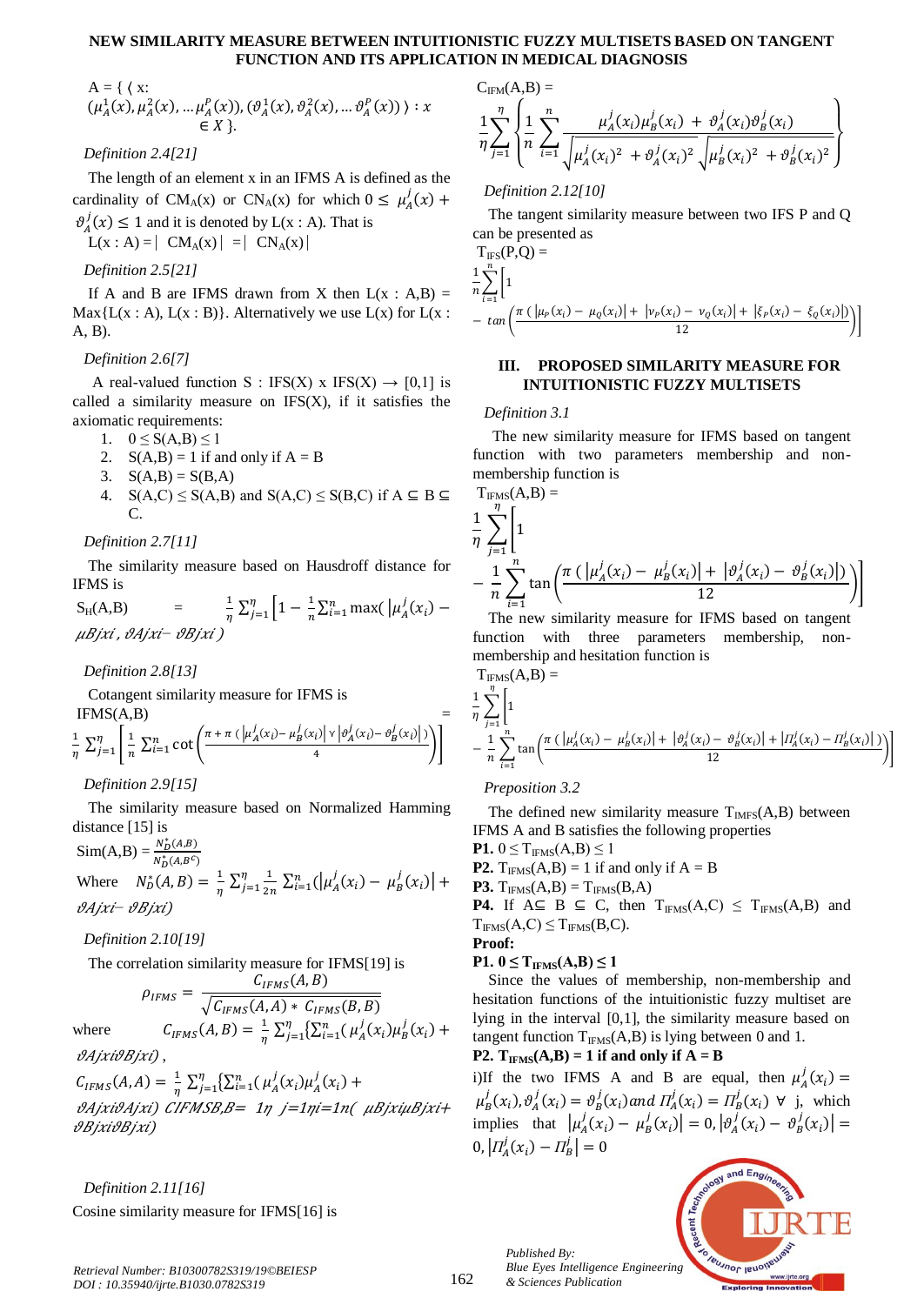Hence  $T_{\text{IFMS}}(A,B) = 1$ . ii) Let  $T_{\text{IFMS}}(A,B) = 1$ . Then  $\mu_A^j(x_i) - \mu_B^j(x_i)$  $0, |\vartheta_A^j(x_i) - \vartheta_B^j(x_i)| = 0, |\Pi_A^j(x_i) - \Pi_B^j| = 0$  This implies that  $\mu_A^j(x_i) = \mu_B^j(x_i), \vartheta_A^j(x_i) = \vartheta_B^j(x_i)$  and  $\Pi_A^j(x_i)$  $\Pi_B^j(x_i)$  for all j. Thus  $A = B$ .  $P3. T_{IFMS}(A,B) = T_{IFMS}(B,A)$  $T_{IFMS}(A,B) =$  $\mathbf{1}$  $\frac{1}{\eta}$   $\sum$ η j  $-\frac{1}{x}$  $\frac{1}{n}\sum_{i=1}^{n}\tan\left(\frac{\pi(\left|\mu_{A}^{j}(x_{i})-\mu_{B}^{j}(x_{i})\right|+\left|\vartheta_{A}^{j}(x_{i})-\vartheta_{B}^{j}(x_{i})\right|+\left|\varPi_{A}^{j}(x_{i})-\varPi_{B}^{j}(x_{i})\right|}{12}\right))$  $\mathbf{1}$  $\boldsymbol{n}$ i I =  $\mathbf{1}$  $\frac{1}{\eta} \sum_{j}^{\eta}$ }.

1*n i*=1*n*tan*π* ( *μBjxi + μAjxi + θBjxi*  $\frac{\partial A}{\partial i}$  **i** +  $\frac{\Pi B}{i}(xi)$  −  $\frac{\Pi A}{i}(xi)$  12

 $=T_{IFMS}(A,B)$ 

j

**P4. If**  $A ⊆ B ⊆ C$ , then  $T_{IFMS}(A, C) ≤ T_{IFMS}(A, B)$  and  $T_{IFMS}(A, C) \leq T_{IFMS}(B, C)$ 

If A⊆ B ⊆ C, then  $\mu_A^j(x_i) \leq \mu_B^j(x_i) \leq \mu_C^j(x_i), \vartheta_A^j(x_i)$  $\vartheta_B^j(x_i) \ge \vartheta_C^j(x_i)$  and  $\Pi_A^j(x_i) \ge \Pi_B^j(x_i) \ge \Pi_C^j(x_i)$ . We have **Contract Contract Street** 

$$
\left| \mu_A^j(x_i) - \mu_B^j(x_i) \right| \le \left| \mu_A^j(x_i) - \mu_C^j(x_i) \right|, \left| \mu_B^j(x_i) - \mu_C^j(x_i) \right| \le \mu A j x i - \mu C j(x i)
$$
\n
$$
\left| \vartheta_A^j(x_i) - \vartheta_B^j(x_i) \right| \le \left| \vartheta_A^j(x_i) - \vartheta_C^j(x_i) \right|, \left| \vartheta_B^j(x_i) - \vartheta_C^j(x_i) \right|
$$

*vCj(xi)≤ vAjxi-vCj(xi)* and  $| \Pi_A^j(x_i) - \Pi_B^j(x_i) | \leq | \Pi_A^j(x_i) - \Pi_C^j(x_i) |, | \Pi_B^j(x_i)$  $\Pi$ *Cj*(xi) ≤  $\Pi$ *Ajxi*– $\Pi$ *Cj*(xi)

Hence  $T_{IFMS}(A, C) \leq T_{IFMS}(A, B)$  and  $T_{IFMS}(A, C) \leq$  $T_{IFMS}(B,C)$ 

#### **IV. SIGNIFICANCE OF THE PROPOSED SIMILARITY MEASURE**

*Example 4.1*

Let  $X = \{A_1, A_2, A_3, A_4, \dots, A_n\}$  with the IFMS's  $A = \{A_1, A_2\}$ ,  $B = \{A_1, A_3\}$  and  $C = \{A_1, A_4\}$  defined as  $A = \{ \langle A_1 : A_2 \rangle\}$  $(0.2,0.2)$ ),  $\langle A_2: (0.4,0.4) \rangle$ ,  $B = \{ \langle A_1: (0.2,0.2) \rangle$ ,  $(A_3:(0.3,0.3))$  } and C = { ( A<sub>1</sub> : (0.2,0.2) ), ( A<sub>4</sub> :  $(0.301, 0.299)$  }.

Here the cardinality  $\eta = 2$  as  $\Box$  CM<sub>A</sub>  $\Box$  CN<sub>A</sub>  $\Box$  = 2,  $\Box$  $CM_B$   $=$   $\mid CN_B$   $=$   $=$   $2$ ,  $\mid CM_C$   $=$ 

 $CNe = 2$ .

Then by the correlation measure for IFMS,  $\rho_{IFMS}(A,B) =$ 0.9923,  $\rho_{IFMS}(B,C) = 1$ . This implies that  $B = C$  which cannot be true. By Cosine similarity measure for IFMS,  $C_{IFM}(A,B) = 1$ ,  $C_{IFM}(B,C) = 1$ . This implies that the IFMS A,B and C are equal which is not acceptable.

But in our proposed similarity measure,  $T_{IFMS}(A,B)$  = **0.9737,**  $T_{IFMS}$  (B,C) = **0.9994** in which the similarities of the IFMS A,B and C can be differentiated and we get the result that B is more similar to C.

*Example 4.2* 

Let  $X = \{A_1, A_2, A_3, A_4, \dots, A_n\}$  with the IFMS's  $A = \{A_1, A_2\}$ ,  $B = \{A_1, A_3\}$  and  $C = \{A_1, A_4\}$  defined as  $A = \{ \langle A_1 : A_2 \rangle\}$  $(0.2,0.3)$   $\}$ ,  $\langle$  A<sub>2</sub>:  $(0.3,0.3)$   $\rangle$   $\}$ , B = {  $\langle$  A<sub>1</sub> :  $(0.2,0.3)$   $\rangle$ ,  $\langle A_3:(0.1,0.2)\rangle$  } and  $C = \{\langle A_1:(0.2,0.3)\rangle, \langle A_4:(0.1,0.1)\rangle\}$ 

Here the cardinality  $\eta = 2$  as  $\mid CM_A \mid = \mid CN_A \mid = 2$ ,  $\mid$  $CM_B$   $=$   $\mid CN_B$   $=$   $=$   $2$ ,  $\mid CM_C$   $=$  $CNe_1 = 2$ 

| <b>Similarity measures</b> | (A,B)  | (A,C)  |
|----------------------------|--------|--------|
| Cotangent similarity       | 0.8633 | 0.8633 |
| measure for IFMS           |        |        |
| Similarity measure based   | 0.9    | 0.9    |
| on Hausdroff distance for  |        |        |
| <b>IFMS</b>                |        |        |
| Similarity measure based   | 0.6    | 0.66   |
| on Hamming distance for    |        |        |
| <b>IFMS</b>                |        |        |
| Similarity<br>Proposed     | 0.9606 | 0.9474 |
| measure based on tangent   |        |        |
| function for IFMS          |        |        |

From the table, we infer that we cannot differentiate the similarity of (A,B) and (A,C) by using the cotangent similarity measure, Similarity measure based on Hausdroff distance and Similarity measure based on Hamming distance. But by the proposed similarity measure based on tangent function, we get the result that A is more similar to B.

# **V. MEDICAL DIAGNOSIS USING SIMILARITY MEASURE BASED ON TANGENT FUNCTION FOR IFMS**

Most of the human reasoning involves the use of variables whose values are uncertain. These uncertainties are denoted by membership values in fuzzy sets. But in some situations like medical diagnosis, the terms of membership function is not adequate.

Hence intuitionistic fuzzy set theory can be used because it consisting of both membership and non-membership functions of an elemlent in a set. Some times each element has different membership values and non-membership values. In such cases, intuitionistic fuzzy multisets can be applied. Here we take the case study of childhood diseases with common symptoms. Nowadays, the process of classifying different set of symptoms under a single name of disease is more difficult. The proposed similarity measure among Children Vs Symptoms and Symptoms Vs Diseases give proper medical diagnosis.

Let  $C = \{C_1, C_2, C_3\}$  be a set of children.

 $D = \{V \text{iral fever}, \text{Thread problem}, \text{Chicago}, \text{skin}\}$ problem, Mumps} be the set of diseases and  $S = \{$ Temperature, Headache, Throat pain, Muscle ache, Spots} be the set of symptoms.

Table 1 contains some diseases and their symptoms in intuitionistic fuzzy set values.



*Published By:*

*& Sciences Publication*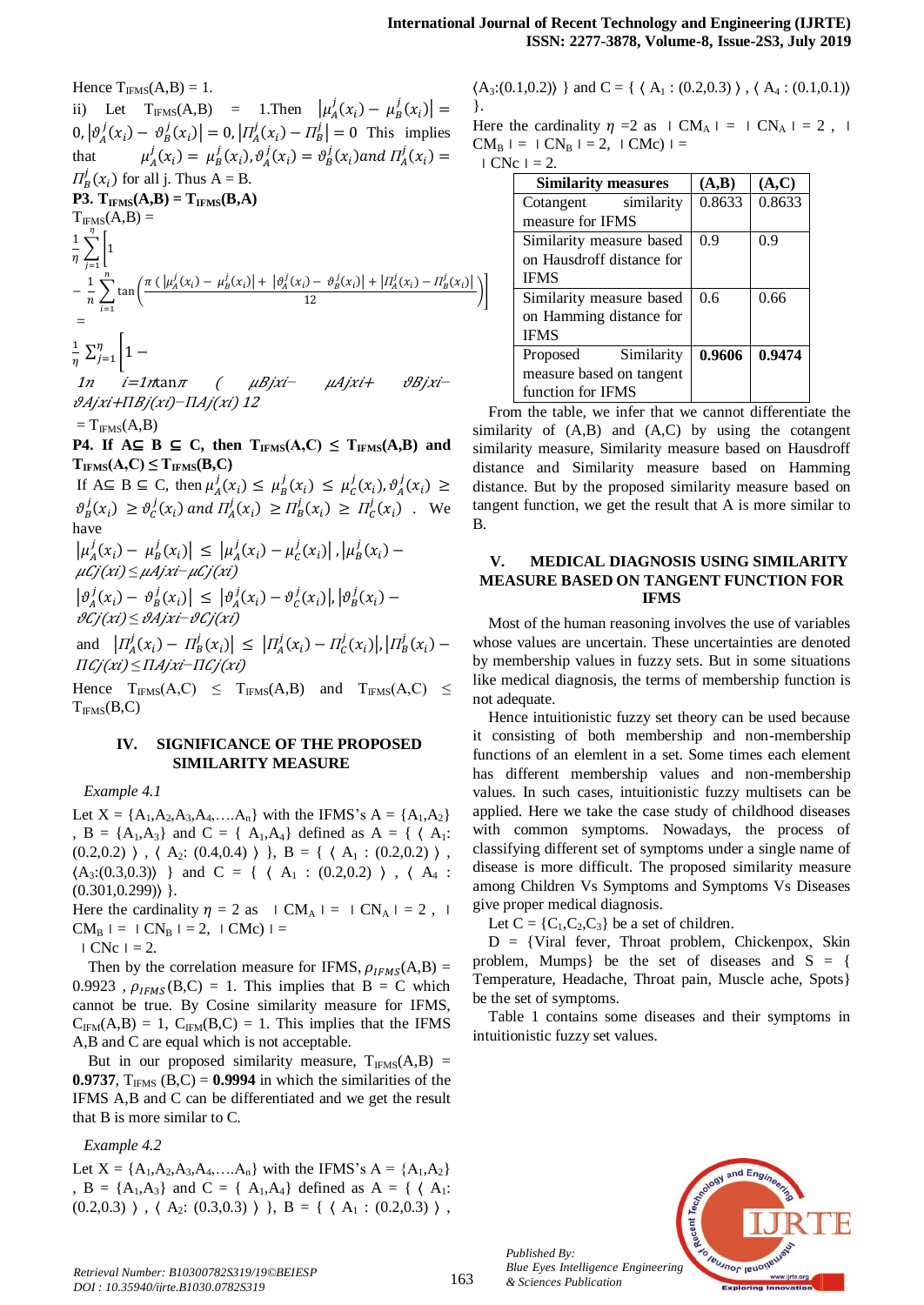#### **NEW SIMILARITY MEASURE BETWEEN INTUITIONISTIC FUZZY MULTISETS BASED ON TANGENT FUNCTION AND ITS APPLICATION IN MEDICAL DIAGNOSIS**

We observed that, the diseases have the same symptoms but in different proportions. Each symptom is described by three numbers: membership  $\mu$ , non-membership  $\nu$  and hesitation margin π.

| rapic 1. by hiptoms vs Discases |            |            |            |            |              |
|---------------------------------|------------|------------|------------|------------|--------------|
|                                 | Viral      | Throat     | Chicke     | Skin       | <b>Mumps</b> |
|                                 | fever      | proble     | npox       | proble     |              |
|                                 |            | m          |            | m          |              |
| Temper                          | (0.8, 0.2) | (0.2, 0.5) | (0.9, 0.1) | (0.1, 0.6) | (0.6, 0.2)   |
| ature                           | (0,        | ,0.3)      | (0,        | ,0.3)      | ,0.2)        |
| Headac                          | (0.7, 0.1) | (0.3, 0.7) | (0.7, 0.2) | (0.2, 0.6) | (0.5, 0.3)   |
| he                              | , 0.2)     | (0,        | , 0.1)     | ,0.2)      | ,0.2)        |
| Throat                          | (0.2, 0.6) | (0.8, 0.1) | (0.3, 0.5) | (0.3, 0.7) | (0.8, 0.1)   |
| pain                            | ,0.2)      | ,0.1)      | ,0.2)      | (0,        | ,0.1)        |
| Muscle                          | (0.5, 0.3) | (0.4, 0.3) | (0.5, 0.4) | (0.3, 0.6) | (0.7, 0.1)   |
| ache                            | ,0.2)      | ,0.3)      | , 0.1)     | ,0.1)      | ,0.2)        |
| <b>Spots</b>                    | (0.2, 0.5) | (0.1, 0.7) | (0.8, 0.1) | (0.6, 0.1) | (0.5, 0.1)   |
|                                 | (0.3)      | ,0.2)      | ,0.1)      | ,0.3)      | ,0.4)        |

**Table 1: Symptoms Vs Diseases**

The objective is to make a proper diagnosis for each children. Let the samples be taken at three different timings in a day(morning, noon, night). After the samples obtained, we get a supposed medical analysis of the Children as shown in Table 2.

|                | Tempera           | Headach    | Throat            | Muscle            |                   |
|----------------|-------------------|------------|-------------------|-------------------|-------------------|
|                | ture              | e          | pain              | ache              | <b>Spots</b>      |
|                | (0.2, 0.4,        | (0.2, 0.6, | (0.8, 0.1,        | (0.5, 0.2,        | (0.2, 0.6,        |
|                | (0.4)             | 0.2)       | 0.1)              | (0.3)             | 0.2)              |
| C              | (0.6, 0.2,        | (0.4, 0.3, | (0.7, 0.1,        | (0.6, 0.3,        | (0,0.7,0.         |
| $\mathbf{1}$   | 0.2)              | (0.3)      | 0.2)              | 0.1)              | 3)                |
|                | (0.3, 0.5,        | (0.5, 0.2, | (0.9, 0.1,        | (0.7, 0.2,        | (0.1, 0.8,        |
|                | 0.2)              | (0.3)      | $\left( 0\right)$ | 0.1)              | 0.1)              |
|                | (0.8, 0.1,        | (0.7, 0.2, | (0.1, 0.7,        | (0.6, 0.2,        | (0.7, 0.1,        |
|                | 0.1)              | 0.1)       | 0.2)              | 0.2)              | 0.2)              |
| C              | (0.9, 0.1,        | (0.6, 0.1, | (0.2, 0.7,        | (0.8, 0.1,        | (0.8, 0.1,        |
| $\overline{2}$ | $\left( 0\right)$ | (0.3)      | 0.1)              | 0.1)              | 0.1)              |
|                | (0.6, 0.2,        | (0.5, 0.2, | (0,0.6,0.         | (0.7, 0.3,        | (0.6, 0.1,        |
|                | 0.2)              | (0.3)      | 4)                | $\left( 0\right)$ | (0.3)             |
|                | (0.7, 0.2,        | (0.6, 0.2, | (0.3, 0.6,        | (0.5, 0.1,        | (0.2, 0.8,        |
|                | 0.1)              | 0.2)       | 0.1)              | (0.4)             | $\left( 0\right)$ |
| C              | (0.6, 0.3,        | (0.4, 0.4, | (0.4, 0.3,        | (0.4, 0.1,        | (0.4, 0.5,        |
| 3              | 0.1)              | 0.2)       | (0.3)             | (0.5)             | 0.1)              |
|                | (0.8, 0.1,        | (0.5, 0.2, | ((0.5, 0.2,       | (0.6, 0.1,        | (0.1, 0.7,        |
|                | 0.1)              | (0.3)      | (0.3)             | (0.3)             | 0.2)              |

**Table 2: Children Vs Symptoms**

| Table 3: Proposed Similarity Measure Based On           |  |
|---------------------------------------------------------|--|
| <b>Tangent Function between Children &amp; Diseases</b> |  |

|                | Viral fever | Throat problem | Chickenpox | Skin problem | Mumps  |
|----------------|-------------|----------------|------------|--------------|--------|
|                | 0.8179      | 0.9120         | 0.7586     | 0.7744       | 0.8681 |
| $\mathbb{C}_2$ | 0.8833      | 0.7036         | 0.9123     | 0.7956       | 0.8529 |
| С3.            | 0.8911      | 0.8188         | 0.8289     | 0.7634       | 0.8468 |
|                |             |                |            |              |        |

The proper diagnosis for the children is derived from the highest value of the similarity measure in table 3. We get the result that Child  $C_1$  suffers from Throat problem, Child  $C_2$ suffers from Chickenpox, Child  $C_3$  suffers from Viral fever.

# **VI. PATTERN RECOGNITION BY USING THE PROPOSED SIMILARITY MEASURE & RESULTS**

In this section, some testing patterns can be classified by employing the proposed similarity measure for IFMS.

*Example 6.1*

Let Pattern I, Pattern II be the two IFMS's defined as Pattern I = { $\langle A_1: (0.4, 0.3), (0.5, 0.4) \rangle$ ,  $\langle A_2: (0.6, 0.4),$  $(0.5,0.5)$ ,  $\langle A_3: (0.5,0.2), (0.3,0.4) \rangle$ ,  $\langle$ 

A<sub>4</sub>:  $(0.3,0.1), (0.3,0.1), (A<sub>5</sub>; (0.3,0.2), (0.2,0.2))$ ,

Pattern II = {  $\langle A_2: (0.6, 0.4), (0.5, 0.5) \rangle$ ,  $\langle A_5: (0.3, 0.2),$ 

 $(0.2,0.2)$   $\}, \langle A_7: (0.5,0.3), (0.6,0.2) \rangle, \langle$ 

 $A_8$ : (0.7,0.1), (0.1,0.1) ),  $\langle A_9$ : (0.8,0.2), (0.7,0.1) )}

The testing Pattern III is the IFMS defined as

Pattern III = { $\langle A_6: (0.6, 0.2), (0.3, 0.4) \rangle$ ,  $\langle A_7: (0.5, 0.3),$  $(0.6, 0.2)$   $\}, \{A_8: (0.7, 0.1), (0.1, 0.1) \}, \{$ 

A<sub>9</sub>: (0.8, 0.2), (0.7, 0.1) ),  $\{A_{10}:(0, 0.7),(0.1, 0.6)\}\}$ 

Here the cardinality  $\eta = 5$  as ICM(Pattern I) = 1  $CN(Patten I)$  = 5, CM(Pattern II) =  $\text{CN(Patten II)}$  =  $= 5$ , ICM(Pattern III)  $= 1$  CN(Pattern III)  $= 5$ 

The proposed similarity measure between Pattern I and Pattern III is **0.8893.**

The proposed similarity measure between Pattern II and Pattern III is 0.8561.

Hence the testing Pattern III belongs to Pattern I.

# *Example 6.2*

Let  $X = \{A_1, A_2, \ldots, A_n\}$  be a non empty set. Let the patterns  $A = \{A_1, A_2\}$ ,  $B = \{A_4, A_5\}$ ,  $C = \{A_1, A_8\}$ ,  $D =$  ${A_3, A_6}$ ,  $E = {A_1, A_5}$  be the IFMSs defined as  $A = \{ \langle A_1: (0.1, 0.2) \rangle, \langle A_2: (0.1, 0.3) \rangle \}$  $B = \{ \langle A_4: (0.3, 0.3), \langle A_5: (0.2, 0.3), \rangle \}$  $C = \{ \langle A_1: (0.1, 0.2) \rangle, \langle A_8: (0, 0.2) \rangle \}$  $D = \{ \langle A_3: (0.3, 0.2) \rangle, \langle A_6: (0.1, 0.1) \rangle \}$  $E = \{ \langle A_1: (0.1, 0.2) \rangle, \langle A_5: (0.2, 0.3) \rangle \}$ And the testing pattern Y = { $\{A_6: (0.1, 0.1), (A_8: (0, 0.2))\}$ }

Here the cardinality  $\eta = 2$ .

By the proposed similarity measure,  $T_{\text{IFMS}}(A, Y) = 0.9607$ ,  $T_{IFMS}(B,Y) = 0.9081$ ,  $T_{IFMS}(C,Y) = 0.9869$ ,  $T_{IFMS}(D,Y) =$ 0.9344,  $T_{IFMS}(E, Y) = 0.9476$ .

Hence the testing Pattern Y belongs to Pattern C.

*Example 6.3*

Let  $X = \{A_1, A_2, \ldots, A_n\}$  be a non empty set. Let the patterns  $A = \{A_1, A_2\}$ ,  $B = \{A_3, A_4\}$ ,  $C = \{A_5, A_6\}$  be the IFMS's defined as

A = {  $\{ A_1: (0.4, 0.3, 0.3), (0.5, 0.3, 0.2) \}, \{ A_2: (0.6, 0.2, 0.2), \}$  $(0.4, 0.2, 0.4)$ }

 $B = \{ (A_3: (0.7, 0.1, 0.2), (0.6, 0.3, 0.1), (A_4: (0.5, 0.2, 0.3),$  $(0.6, 0.2, 0.2)$ }

 $C = \{ \langle A_5: (0.3, 0.6, 0.1), (0.2, 0.4, 0.4) \rangle, \langle A_6: (0.7, 0.2, 0.1), \rangle \}$  $(0.5, 0.4, 0.1)$ }

The testing pattern D is  $\langle A_1: (0.4, 0.3, 0.3), (0.5, 0.3, 0.2) \rangle$ ,  $\langle A_2: (0.4, 0.3, 0.3), (0.5, 0.3, 0.2) \rangle$ A<sub>6</sub>:  $(0.7, 0.2, 0.1), (0.5, 0.4, 0.1)$  }

Here the cardinality  $\eta = 2$  and number of elements n = 2.

By the proposed similarity measure,  $T_{IFMS}(A, D) = 0.9473$ ,  $T_{IFMS}(B,D) = 0.8948, T_{IFMS}(C,D)=0.9208$ 

Hence the testing pattern D belongs to pattern A.



*Published By:*

*& Sciences Publication*